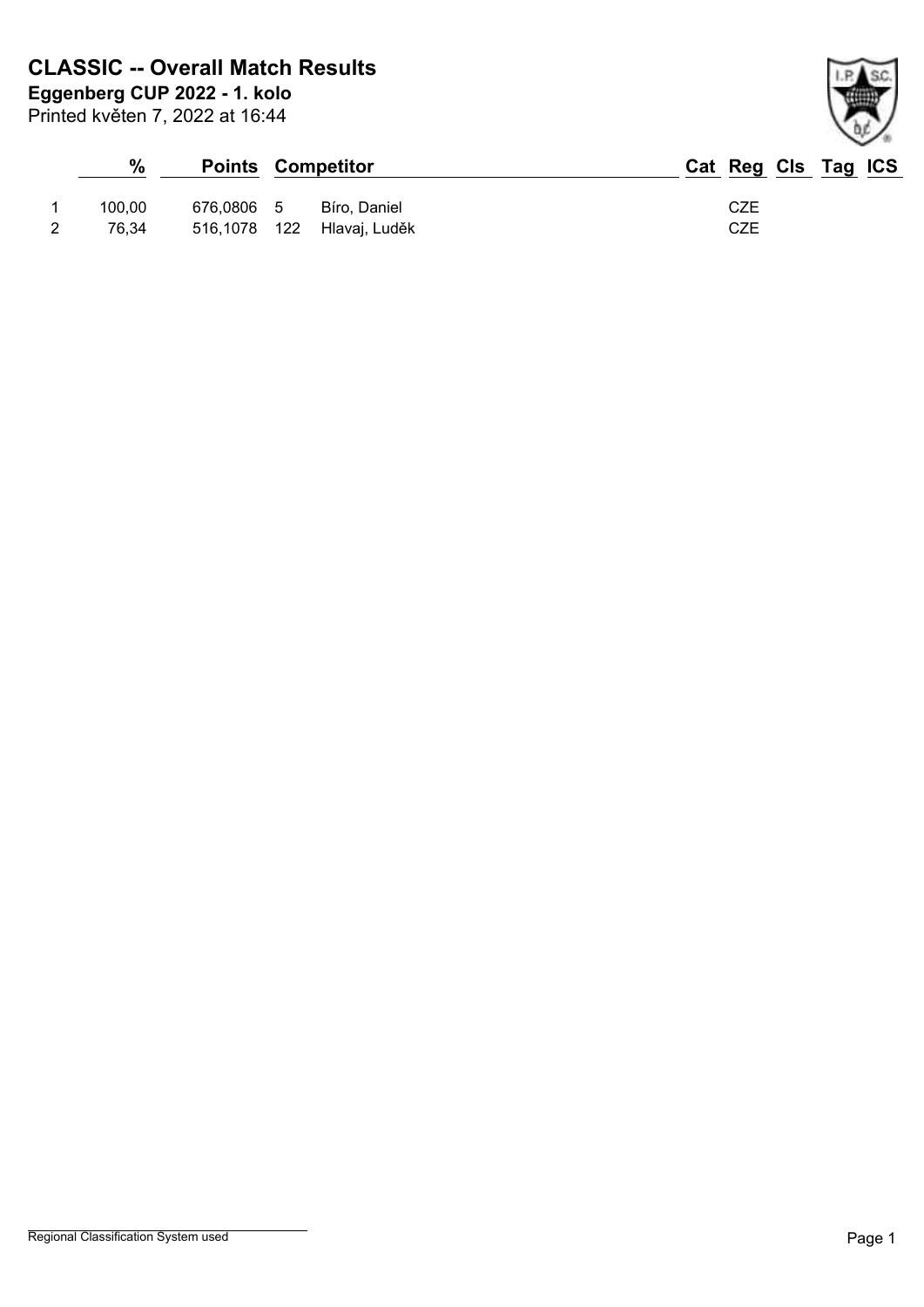Printed květen 7, 2022 at 16:44

|   | $\frac{9}{6}$ |              | <b>Points Competitor</b> | Cat Reg Cls Tag ICS |
|---|---------------|--------------|--------------------------|---------------------|
|   | 100.00        | 715,0000 7   | Vystyd, Václav           | CZE                 |
|   | 59.70         | 426,8360 18  | Scherbaum, Oto           | CZE                 |
| 3 | 46,14         | 329,8846 125 | Výborný, Vladimír        | CZE<br>SS           |

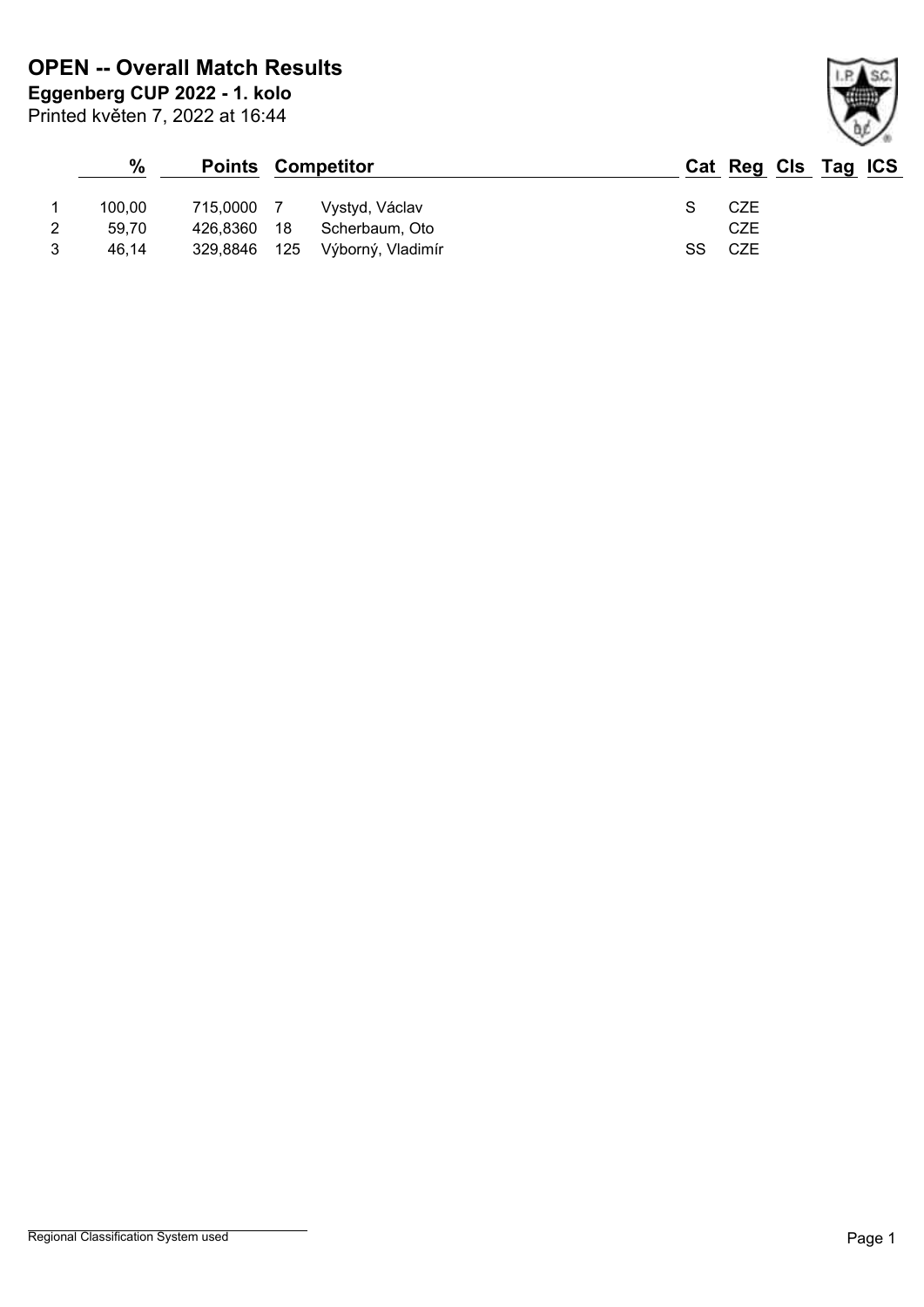**PRODUCTION -- Overall Match Results**

**Eggenberg CUP 2022 - 1. kolo**

|                | $\%$   | <b>Points</b> |                | <b>Competitor</b>  |               | Cat Reg Cls Tag |  | <b>ICS</b> |
|----------------|--------|---------------|----------------|--------------------|---------------|-----------------|--|------------|
| 1              | 100,00 | 661,7957      | 54             | Švehla MI., Zdeněk |               | <b>CZE</b>      |  |            |
| $\overline{c}$ | 93,53  | 618,9812      | 61             | Frinta, Petr       |               | <b>CZE</b>      |  |            |
| 3              | 88,81  | 587,7352      | 108            | Kadeřábek, Štěpán  | J             | <b>CZE</b>      |  |            |
| 4              | 87,48  | 578,9322      | 49             | Dvořák, Marian     |               | <b>CZE</b>      |  |            |
| 5              | 85,73  | 567,3278      | $\overline{2}$ | Janků, Jiří        | $\mathsf S$   | <b>CZE</b>      |  |            |
| 6              | 84,18  | 557,1273      | 27             | Krčal, Jan         |               | <b>CZE</b>      |  |            |
| $\overline{7}$ | 83,72  | 554,0253      | 52             | Bahenský, Michael  |               | <b>CZE</b>      |  |            |
| 8              | 83,70  | 553,9381      | 34             | Elstner, Marek     |               | CZE             |  |            |
| 9              | 83,24  | 550,8647      | 66             | Ulehla, Gejza      |               | <b>CZE</b>      |  |            |
| 10             | 76,29  | 504,8975      | 102            | Petrik, Martin     |               | <b>CZE</b>      |  |            |
| 11             | 75,40  | 498,9819      | 55             | Mužík, Pavel       |               | <b>CZE</b>      |  |            |
| 12             | 74,64  | 493,9834      | 79             | Kupilík, Libor     |               | <b>CZE</b>      |  |            |
| 13             | 73,75  | 488,0820      | 129            | Rendl, Josef       | $\mathbf S$   | <b>CZE</b>      |  |            |
| 14             | 72,92  | 482,5838      | 96             | Rajman, Jiří       | $\mathsf{S}$  | <b>CZE</b>      |  |            |
| 15             | 69,61  | 460,6477      | 8              | Strunecký, Otakar  |               | <b>CZE</b>      |  |            |
| 16             | 66,85  | 442,4369      | 78             | Syrový, Lukáš      |               | <b>CZE</b>      |  |            |
| 17             | 66,70  | 441,4210      | 80             | Peka, Petr         | $\mathsf S$   | <b>CZE</b>      |  |            |
| 18             | 64,99  | 430,1055      | 77             | Sochor, Jan        |               | <b>CZE</b>      |  |            |
| 19             | 64,31  | 425,5809      | 51             | Appl, Vladimír     | ${\mathsf S}$ | <b>CZE</b>      |  |            |
| 20             | 64,03  | 423,7388      | 76             | Sochor, Tomáš      |               | <b>CZE</b>      |  |            |
| 21             | 62,67  | 414,7291      | 14             | Žídek, Milan       | $\mathsf S$   | <b>CZE</b>      |  |            |
| 22             | 61,05  | 404,0555      | 25             | Chalupová, Barbora | L             | <b>CZE</b>      |  |            |
| 23             | 60,51  | 400,4328      | 31             | Trnková, Kateřina  | L             | <b>CZE</b>      |  |            |
| 24             | 59,44  | 393,3495      | 46             | Budjač, Jakub      |               | <b>CZE</b>      |  |            |
| 25             | 57,78  | 382,3827      | 95             | Veselý, Tomáš      |               | <b>CZE</b>      |  |            |
| 26             | 57,50  | 380,5067      | 101            | Nestával, Ladislav | $\mathbf S$   | <b>CZE</b>      |  |            |
| 27             | 56,99  | 377,1530      | 65             | Krupička, Josef    |               | <b>CZE</b>      |  |            |
| 28             | 55,38  | 366,5173      | 33             | Ryzák, Tomáš       |               | <b>CZE</b>      |  |            |
| 29             | 50,93  | 337,0257      | 58             | Trojan, Lukáš      |               | <b>CZE</b>      |  |            |
| 30             | 50,49  | 334,1408      | 103            | Janoch, Milan      | S             | <b>CZE</b>      |  |            |
| 31             | 45,92  | 303,8902      | 119            | Škorpil, Aleš      | SS            | <b>CZE</b>      |  |            |
| 32             | 34,14  | 225,9077      | 45             | Honešová, Ilona    | L             | <b>CZE</b>      |  |            |
|                |        |               |                |                    |               |                 |  |            |

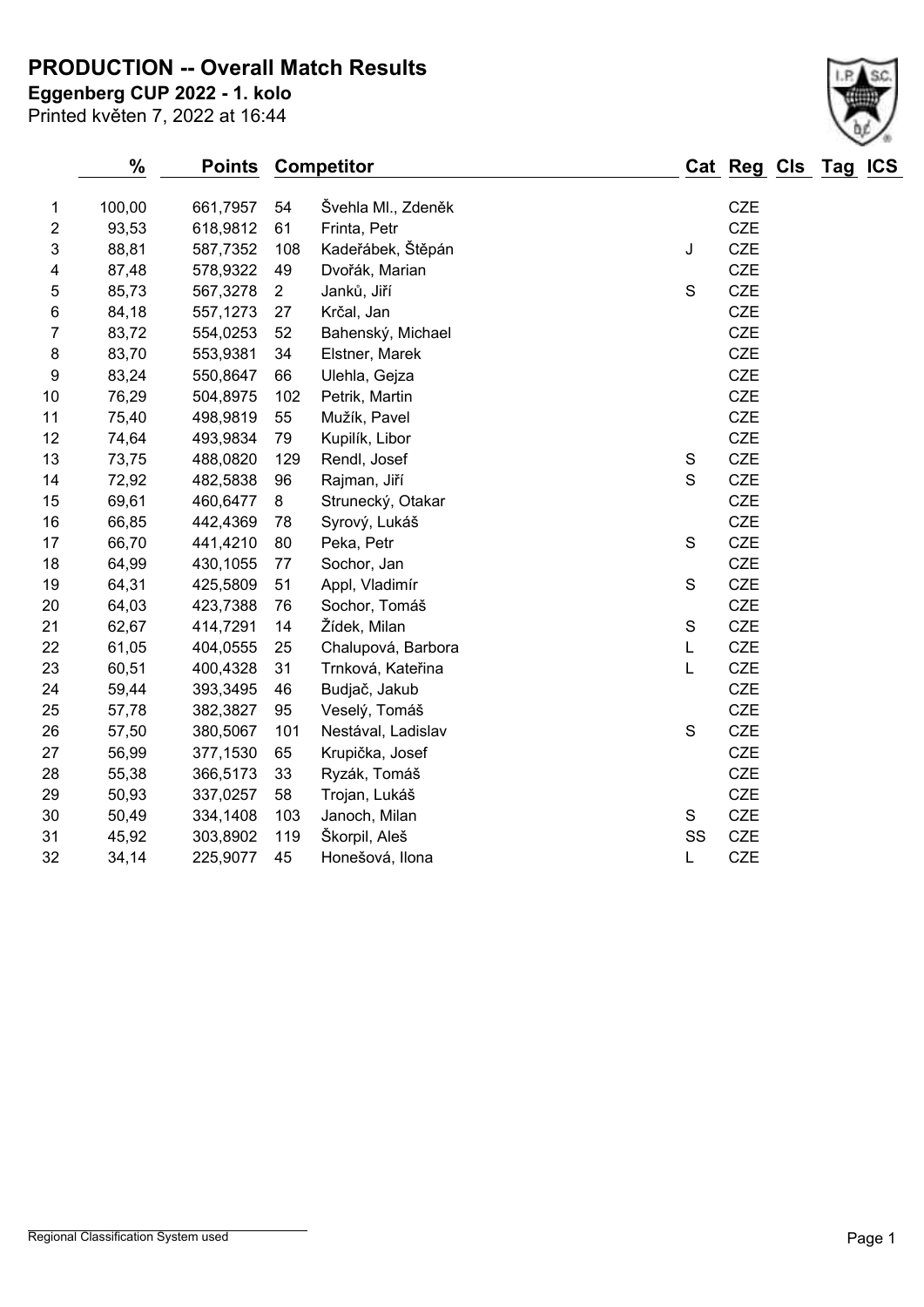**PRODUCTION OPTICS -- Overall Match Results**

**Eggenberg CUP 2022 - 1. kolo**

Printed květen 7, 2022 at 16:44

## **% Points Competitor Cat Reg Cls Tag ICS** 1 100,00 701,6186 81 Jurák, Jan CZE 2 85,26 598,2092 82 Hora, Karel CZE 3 84,45 592,5355 105 Kaška, Martin CZE 4 83,40 585,1557 15 Vacko, Robert CZE 5 83,08 582,8857 94 Tesárek, Antonín CZE 6 73,01 512,2484 11 Krůta, Jan S CZE 7 69,36 486,6241 10 Pilský, Patrik CZE 8 64,85 455,0327 13 Fiala, Jiři CZE 9 61,70 432,8802 26 Štádler, Robert CZE

## Regional Classification System used **Page 1**

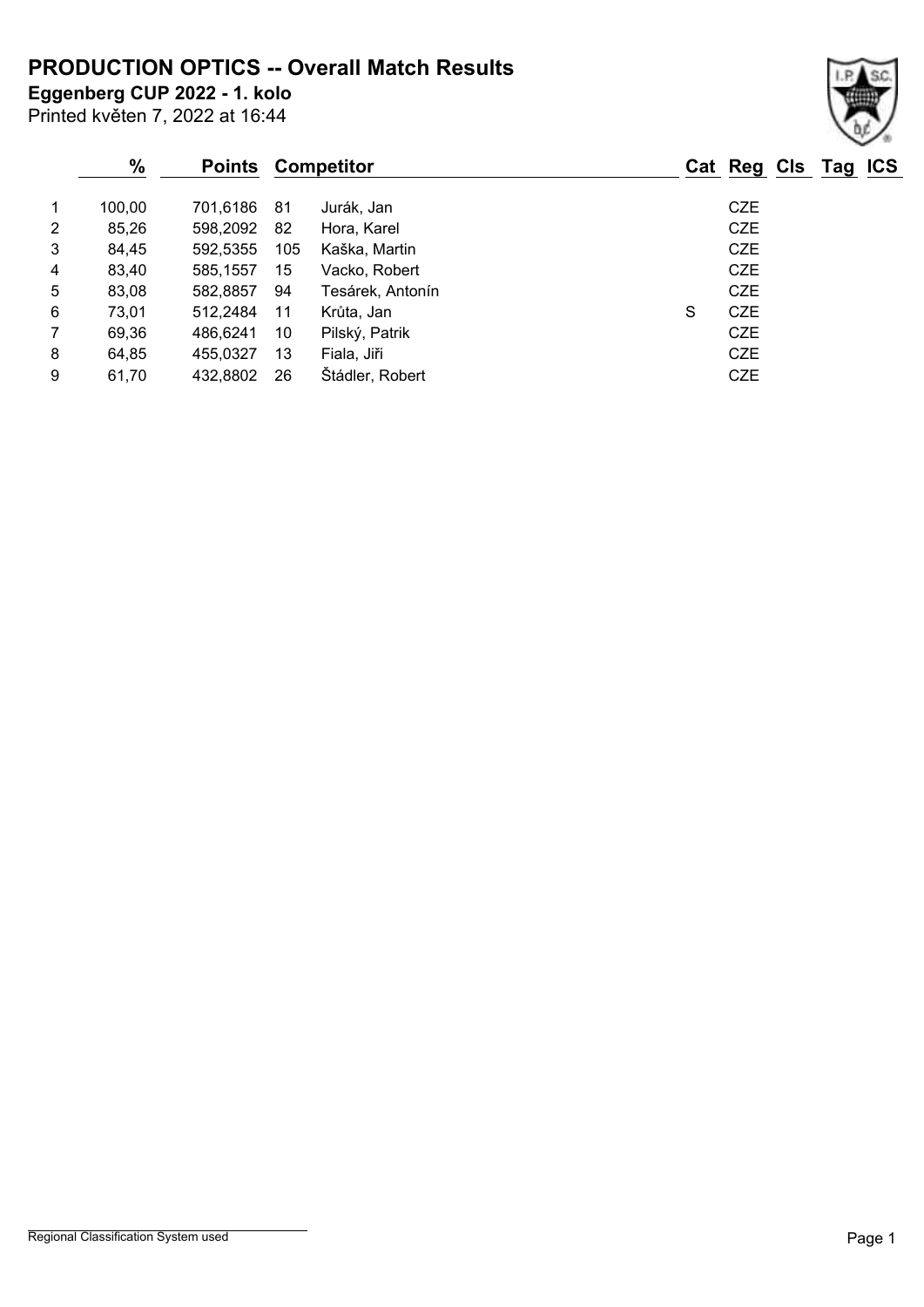**REVOLVER -- Overall Match Results**

Printed květen 7, 2022 at 16:44 **Eggenberg CUP 2022 - 1. kolo**

|   | $\%$   | <b>Points</b> |     | Competitor         |   | Cat Reg Cls Tag ICS |  |
|---|--------|---------------|-----|--------------------|---|---------------------|--|
|   | 100.00 | 703.6867      | 38  | Prošek, Jan        |   | <b>CZE</b>          |  |
| 2 | 90,11  | 634,0944      |     | Kotrouš, Pavel     | S | <b>CZE</b>          |  |
| 3 | 82,19  | 578.3802      | 123 | Koudelka, Jaroslav | S | <b>CZE</b>          |  |
| 4 | 77,57  | 545,8375      | 100 | Bárta, Ondřej      | S | <b>CZE</b>          |  |
| 5 | 75,48  | 531,1303      | 124 | Koudelka ml., Jara |   | <b>CZE</b>          |  |

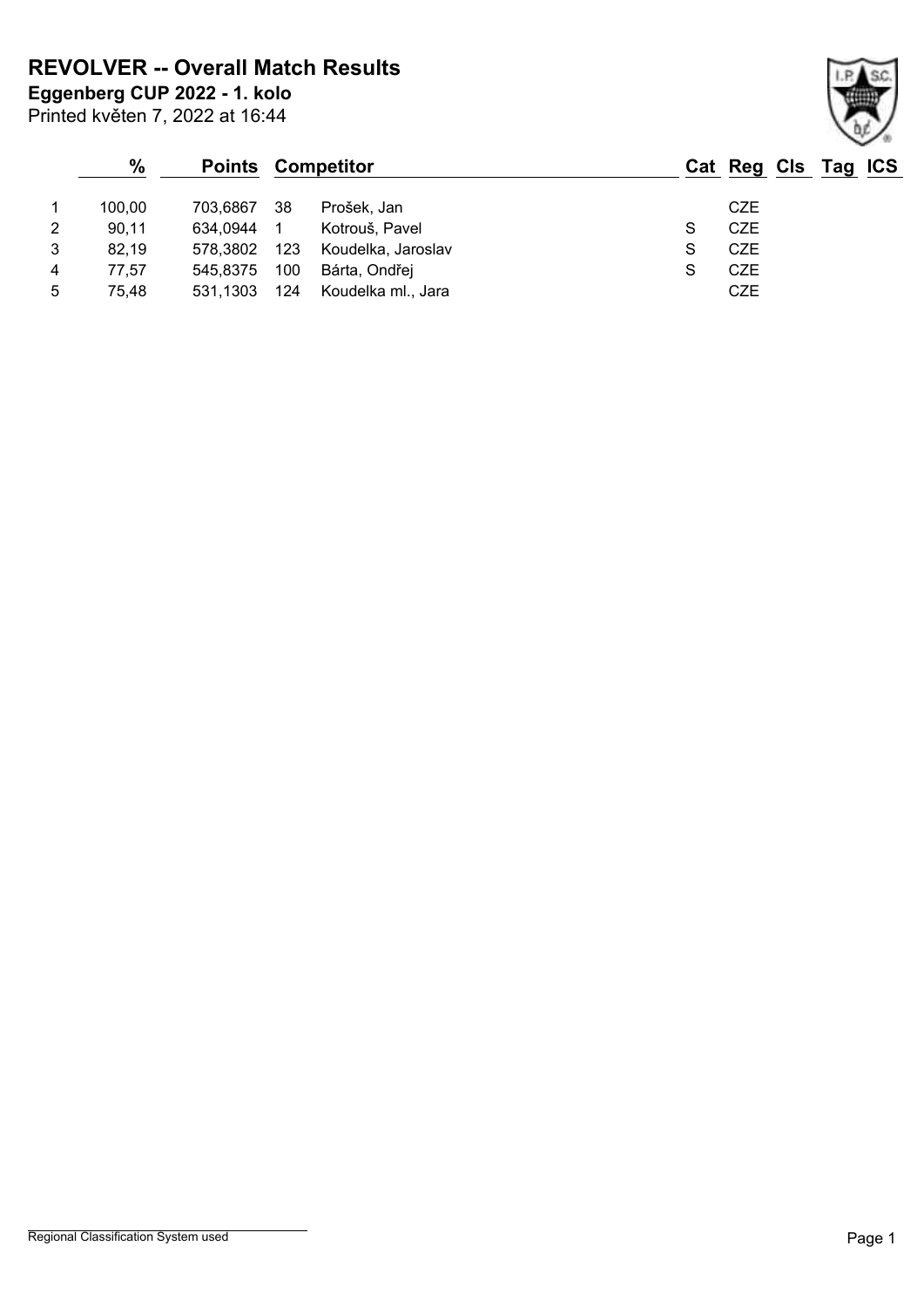**STANDARD -- Overall Match Results**

**Eggenberg CUP 2022 - 1. kolo**

Printed květen 7, 2022 at 16:44

| 1                        | 100,00 | 657,5850 | 107 | Novotný, Zdeněk         |               | <b>CZE</b> |
|--------------------------|--------|----------|-----|-------------------------|---------------|------------|
| 2                        | 98,67  | 648,8662 | 44  | Dlouhý, Michal          |               | <b>CZE</b> |
| 3                        | 89,67  | 589,6391 | 40  | Wilk, Ivo               | ${\mathsf S}$ | <b>CZE</b> |
| $\overline{\mathcal{A}}$ | 89,58  | 589,0563 | 28  | Hrubý, Martin           |               | <b>CZE</b> |
| 5                        | 87,81  | 577,4175 | 93  | Hladík, Ondřej          |               | <b>CZE</b> |
| 6                        | 86,61  | 569,5088 | 84  | Fiala, Jan              |               | <b>CZE</b> |
| 7                        | 83,85  | 551,3701 | 60  | Budjač, Zdeněk          |               | <b>CZE</b> |
| 8                        | 82,31  | 541,2766 | 62  | Batěk, Jaroslav         | SS            | CZE        |
| 9                        | 80,97  | 532,4475 | 92  | Šimeček, Jiří           |               | <b>CZE</b> |
| 10                       | 78,92  | 518,9663 | 36  | Beneš, Stanislav        | SS            | <b>CZE</b> |
| 11                       | 78,80  | 518,2086 | 88  | Scigel, Petr            |               | <b>CZE</b> |
| 12                       | 78,59  | 516,7819 | 30  | Sýkora, Kamil           |               | <b>CZE</b> |
| 13                       | 78,47  | 515,9767 | 3   | Zuska, Petr             |               | <b>CZE</b> |
| 14                       | 76,73  | 504,5622 | 97  | Kadlec, Aleš            |               | <b>CZE</b> |
| 15                       | 76,23  | 501,2922 | 19  | Kučera, Peter           |               | <b>CZE</b> |
| 16                       | 76,11  | 500,4879 | 21  | Čečetka, Josef          |               | <b>CZE</b> |
| 17                       | 75,08  | 493,7281 | 24  | Klimeš, Pavel           |               | <b>CZE</b> |
| 18                       | 74,58  | 490,3998 | 73  | Vicány, Pavel           |               | <b>CZE</b> |
| 19                       | 74,48  | 489,7753 | 74  | Baier, Josef            | ${\mathsf S}$ | CZE        |
| 20                       | 71,16  | 467,9550 | 39  | Filip, Stanislav        |               | <b>CZE</b> |
| 21                       | 70,64  | 464,5245 | 41  | Paul, Petr              |               | <b>CZE</b> |
| 22                       | 67,86  | 446,2614 | 121 | Svoboda, Michal         |               | <b>CZE</b> |
| 23                       | 67,64  | 444,8234 | 72  | Konrád, František       | SS            | <b>CZE</b> |
| 24                       | 67,35  | 442,8662 | 50  | Zákostelecký, František | SS            | <b>CZE</b> |
| 25                       | 66,73  | 438,8042 | 69  | Švarc, Petr             |               | <b>CZE</b> |
| 26                       | 66,03  | 434,1781 | 104 | Beníček, Petr           |               | <b>CZE</b> |
| 27                       | 65,85  | 432,9891 | 106 | Švadláková, Miroslava   | L             | CZE        |
| 28                       | 65,30  | 429,3825 | 87  | Bernat, Petr            |               | <b>CZE</b> |
| 29                       | 65,21  | 428,8360 | 35  | Krúpa, Marek            |               | <b>CZE</b> |
| $30\,$                   | 64,64  | 425,0386 | 91  | Horáčková, Anna         | L             | <b>CZE</b> |
| 31                       | 62,41  | 410,3883 | 22  | Pihávková, Natálie      | L             | CZE        |
| 32                       | 60,34  | 396,7566 | 37  | Karchňák, Slavomír      | $\mathbf S$   | CZE        |
| 33                       | 60,25  | 396,2004 | 57  | Hejnová, Dea            |               | <b>CZE</b> |
| 34                       | 59,22  | 389,4049 | 67  | Sládeček, Jakub         |               | <b>CZE</b> |
| 35                       | 58,45  | 384,3432 | 126 | Šenkeřík, Martin        | ${\mathsf S}$ | CZE        |
| 36                       | 51,77  | 340,4302 | 71  | Novák, Tomáš            |               | <b>CZE</b> |
| 37                       | 51,24  | 336,9678 | 99  | Pražáková, Lenka        | L             | <b>CZE</b> |
| 38                       | 51,10  | 336,0571 | 127 | Hrubý ml., Martin       | J             | <b>CZE</b> |
| 39                       | 49,96  | 328,5580 | 9   | Žídek, Miroslav         | $\mathbf S$   | CZE        |
| 40                       | 49,63  | 326,3812 | 111 | Novotný St., Zdeněk     | SS            | <b>CZE</b> |
| 41                       | 48,36  | 318,0108 | 43  | Škaloud, Martin         |               | <b>CZE</b> |
| 42                       | 46,80  | 307,7243 | 130 | Šindelář, Vlastislav    |               | <b>CZE</b> |
| 43                       | 45,57  | 299,6907 | 56  | Petříková, Blanka       | L             | <b>CZE</b> |
| 44                       | 45,01  | 295,9660 | 23  | Sztacho, Martin         |               | <b>CZE</b> |
| 45                       | 44,17  | 290,4635 | 20  | Sztacho, Ondřej         |               | <b>CZE</b> |
| 46                       | 43,45  | 285,7197 | 116 | Hátle, Jan              | $\mathbf S$   | <b>CZE</b> |
| 47                       | 42,32  | 278,2885 | 113 | Smolka, Vlastislav      | SS            | <b>CZE</b> |
| 48                       | 38,46  | 252,9071 | 12  | Kohoutová, Lenka        | L             | CZE        |
|                          |        |          |     |                         |               |            |